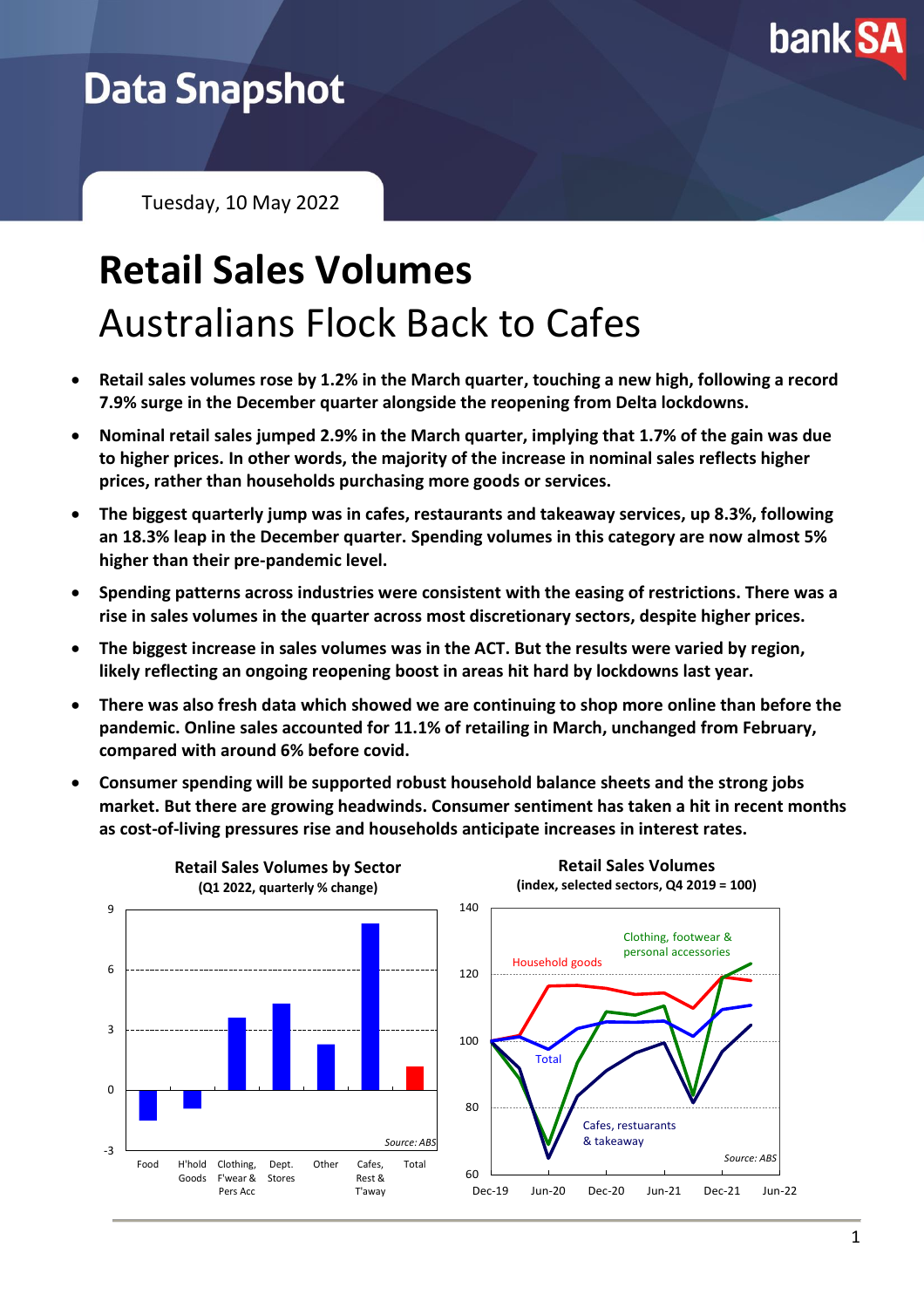Retail sales volumes rose by 1.2% in the March quarter, touching a new high, following a record 7.9% surge in the December quarter alongside the reopening from Delta lockdowns. Nominal retail sales jumped 2.9% in the March quarter, implying that 1.7% of the gain was due to higher prices. Sales volumes were 10.7% higher than their pre-pandemic level at the December quarter 2019.

The uplift in volumes occurred despite rising cost-of-living pressures, as well as the surge in covid cases with the emergence of the Omicron variant, and flooding in parts of Queensland and New South Wales.

The retail sales quarterly figures are adjusted for changes in prices to indicate the volume of spending. This is important to understand how household consumption, and in turn GDP, has evolved. GDP is typically quoted in real terms, or in other words, is adjusted for changes in prices.

Today's data indicate that while nominal retail sales have grown strongly this year, the majority of the increase reflects higher prices, rather than households purchasing more goods or services. The result comes on the backdrop of very strong price pressures, with annual headline inflation hitting a whopping 5.1% in the March quarter – the fastest pace in almost 21 years. Even trimmed mean inflation, which strips out more volatile price movements, hit a 13-year high of 3.7%.

Spending patterns across industries were consistent with the easing of restrictions. The biggest quarterly jump was in cafes, restaurants and takeaway services, up 8.3%, following an 18.3% leap in the December quarter. Spending volumes in this category are now almost 5% higher than their pre-pandemic level.

Sales volumes are now above their pre-pandemic level across all sectors. There was a rise in sales volumes in the quarter across most discretionary sectors, despite higher prices. The biggest quarterly jump was in cafes, restaurants and takeaway services (8.3%), followed by department stores (4.3%). There were also increases in volumes in clothing, footwear and personal accessories (3.6%) and other retailing (2.3%).

Food volumes declined in the quarter (1.5%) as more people dining out combined with strong increases in food prices. Household goods volumes declined marginally in the quarter (0.9%), although this is coming off a record high in the December quarter.



The results were varied by region, likely reflecting an ongoing reopening boost in areas of the country hit hard by lockdowns last year. The biggest increase in sales volumes was in the ACT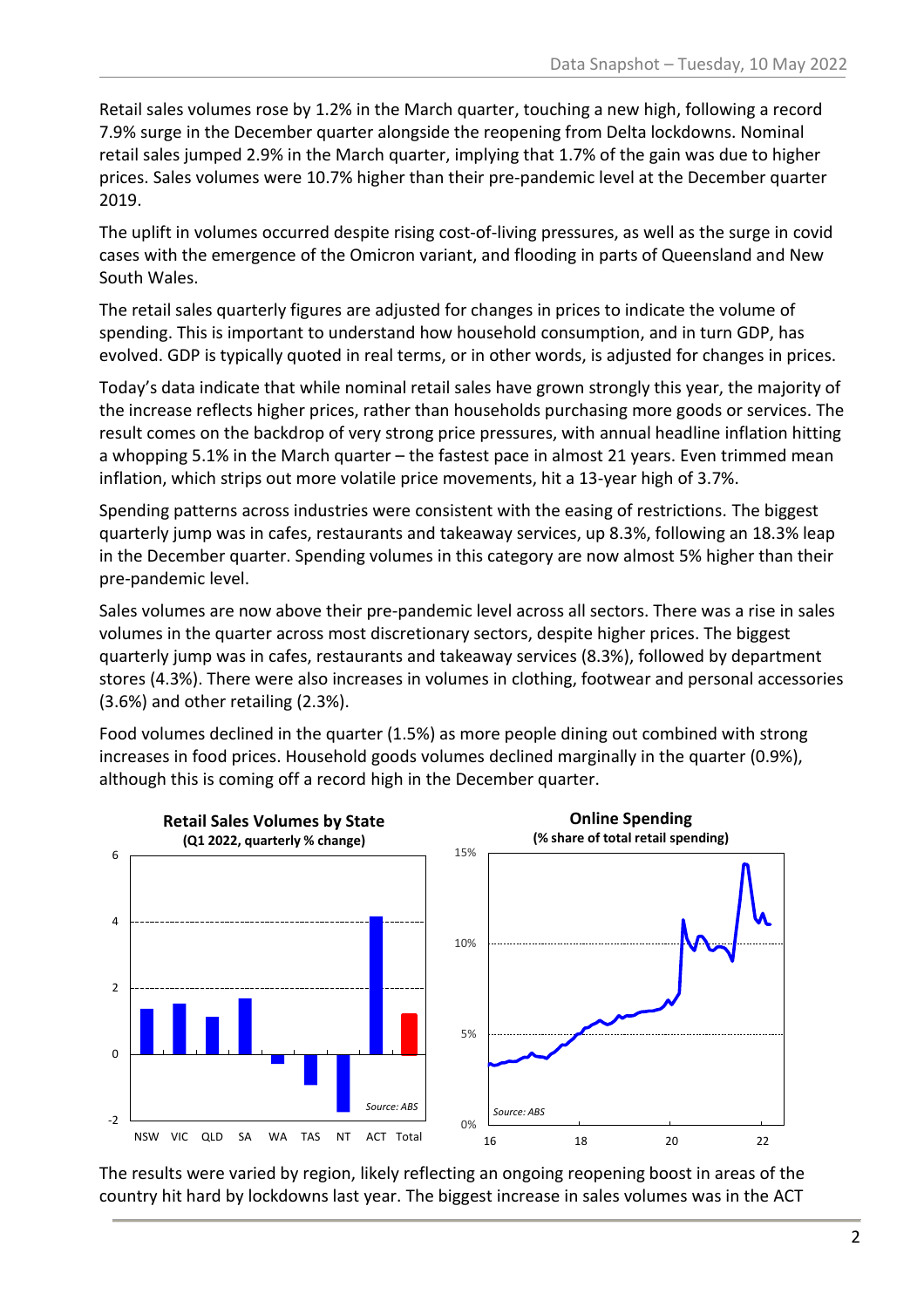(4.2%). Sales volumes also rose in SA (1.7%), Victoria (1.5%), NSW (1.4%) and Queensland (1.1%).

In contrast, spending declined in the NT (-1.7%), TAS (-0.9%) and WA (-0.3%). The decline in WA may reflect increased precautionary behaviour from consumers as covid case numbers rose. Up until the Omicron variant, WA had very few covid cases in the community.

There was also fresh data which showed we are continuing to shop more online than before the pandemic. Online sales accounted for 11.1% of retailing in March, unchanged from February, compared with around 6% before covid. The share of online spending has pulled back from its high of 14.4% in the midst of the Delta lockdowns last year, but it remains well above pre-pandemic levels.

## **Outlook**

We continue to expect solid growth in consumer spending over 2022, supported robust household balance sheets and the strong jobs market. The unemployment rate is at its lowest level in almost 50 years, and wage pressures are building.

At the same time, there are growing headwinds to household consumption. Consumer sentiment has taken a hit in recent months as cost-of-living pressures rise and households anticipate increases in interest rates. An aggressive tightening in the cash rate would squeeze the budgets of some indebted households. Households without buffers or with slim buffers, and with higher mortgages relative to their incomes, will be more sensitive to higher rates.

> **Matthew Bunny, Economist** Ph: 0421 749 491